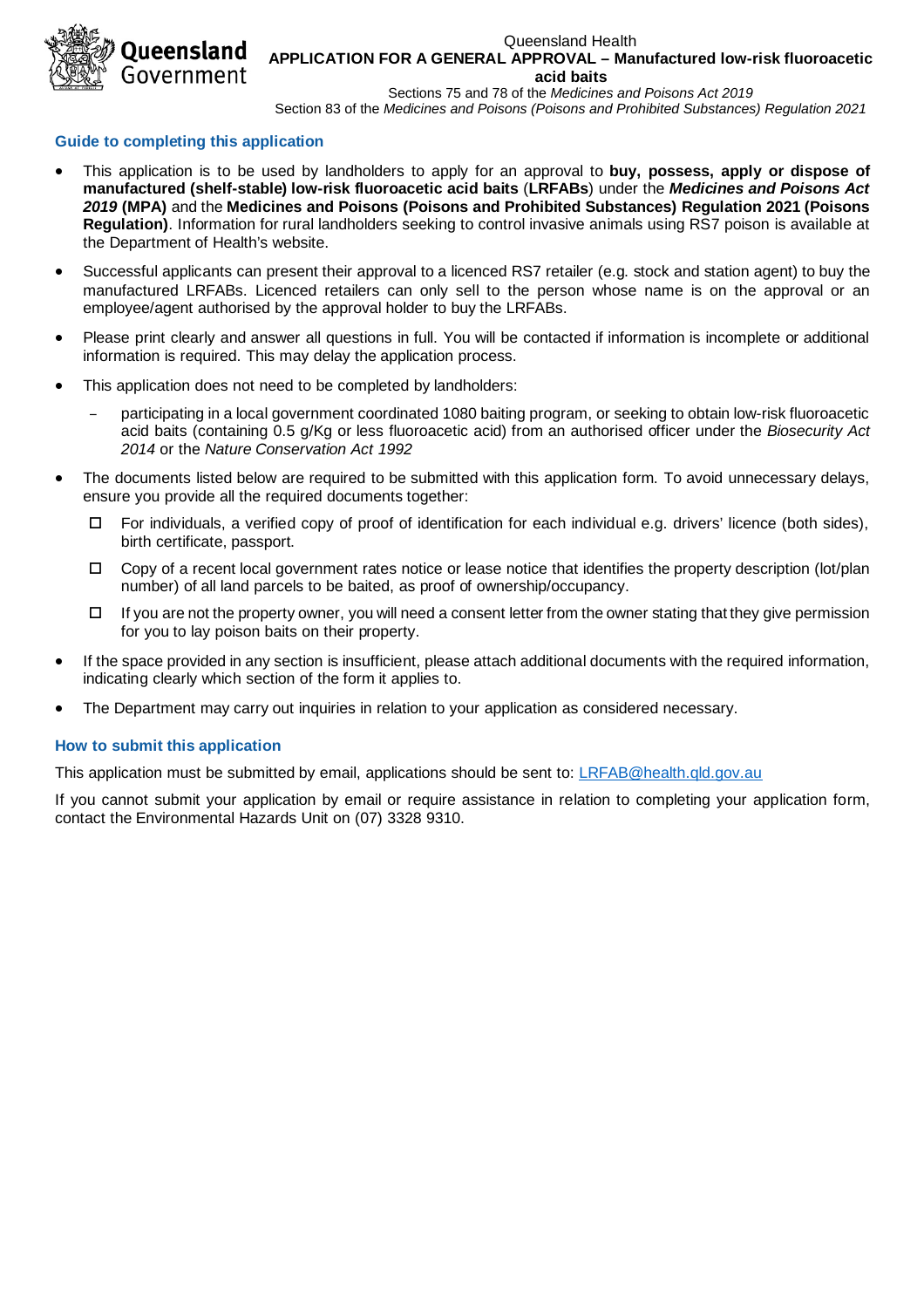

### Queensland Health **APPLICATION FOR A GENERAL APPROVAL – Manufactured low-risk fluoroacetic acid baits**

Sections 75 and 78 of the *Medicines and Poisons Act 2019*

Section 83 of the *Medicines and Poisons (Poisons and Prohibited Substances) Regulation 2021*

**Privacy statement – please read carefully**<br>The personal information and documents collected for the purpose of this application will be securely stored, and only accessible and used by authorised persons for purposes in a collection and handling of personal information by Queensland Health. For information about how Queensland Health protects your personal information, or to leam about your right to access your<br>own personal information, ple

| <b>SECTION 1 - Applicant details</b>                                                                                                                                                                                                                                                                                                                                                                                                                             |                   |                                                                                                                                       |                                             |  |  |
|------------------------------------------------------------------------------------------------------------------------------------------------------------------------------------------------------------------------------------------------------------------------------------------------------------------------------------------------------------------------------------------------------------------------------------------------------------------|-------------------|---------------------------------------------------------------------------------------------------------------------------------------|---------------------------------------------|--|--|
| *Provide details of the individual seeking the approval                                                                                                                                                                                                                                                                                                                                                                                                          |                   |                                                                                                                                       |                                             |  |  |
| Name of person:                                                                                                                                                                                                                                                                                                                                                                                                                                                  |                   |                                                                                                                                       |                                             |  |  |
| Phone:                                                                                                                                                                                                                                                                                                                                                                                                                                                           | Email:            |                                                                                                                                       |                                             |  |  |
| Postal address:                                                                                                                                                                                                                                                                                                                                                                                                                                                  |                   | Town/Suburb:<br>$P/C$ :                                                                                                               |                                             |  |  |
| *If you are not the property owner, you will need to provide a consent letter from the owner giving permission for you<br>to lay baits on their property.                                                                                                                                                                                                                                                                                                        |                   |                                                                                                                                       |                                             |  |  |
| <b>SECTION 2 – Details of baiting sites</b>                                                                                                                                                                                                                                                                                                                                                                                                                      |                   |                                                                                                                                       |                                             |  |  |
| Provide details about the properties where baits will be applied. List the property descriptions (lot and plan numbers)<br>for all land parcels you intend to bait. Ensure your local government rates notice lists all land parcels to be baited, if<br>a parcel of land is not listed on the rates notice you will be required to provide evidence of ownership.<br>Please use the form at the end of the application if you need to add additional properties |                   |                                                                                                                                       |                                             |  |  |
|                                                                                                                                                                                                                                                                                                                                                                                                                                                                  |                   |                                                                                                                                       |                                             |  |  |
| Property description:                                                                                                                                                                                                                                                                                                                                                                                                                                            | 1.                |                                                                                                                                       | 2.<br>Property description:                 |  |  |
| Property name:                                                                                                                                                                                                                                                                                                                                                                                                                                                   |                   |                                                                                                                                       | Property name:                              |  |  |
| Property address:                                                                                                                                                                                                                                                                                                                                                                                                                                                |                   | Property address:                                                                                                                     |                                             |  |  |
| Property size:                                                                                                                                                                                                                                                                                                                                                                                                                                                   |                   | Property size:                                                                                                                        |                                             |  |  |
| 3.                                                                                                                                                                                                                                                                                                                                                                                                                                                               |                   | 4.                                                                                                                                    |                                             |  |  |
| Property description:                                                                                                                                                                                                                                                                                                                                                                                                                                            |                   | Property description:                                                                                                                 |                                             |  |  |
| Property name:                                                                                                                                                                                                                                                                                                                                                                                                                                                   |                   | Property name:                                                                                                                        |                                             |  |  |
| Property address:                                                                                                                                                                                                                                                                                                                                                                                                                                                |                   | Property address:                                                                                                                     |                                             |  |  |
| Property size:                                                                                                                                                                                                                                                                                                                                                                                                                                                   |                   | Property size:                                                                                                                        |                                             |  |  |
| <b>SECTION 3 – Storage</b> (refer to Departmental Standard – 'Dealing with Restricted Schedule 7 poisons for<br>invasive animal control - version 1')                                                                                                                                                                                                                                                                                                            |                   |                                                                                                                                       |                                             |  |  |
| Storage address:                                                                                                                                                                                                                                                                                                                                                                                                                                                 |                   |                                                                                                                                       |                                             |  |  |
| <b>SECTION 4 - Declarations</b>                                                                                                                                                                                                                                                                                                                                                                                                                                  |                   |                                                                                                                                       |                                             |  |  |
| I confirm I will comply with the<br>Departmental Standard - Dealing                                                                                                                                                                                                                                                                                                                                                                                              |                   | I confirm I will comply with the<br>approved bait manufacturer's label,<br>including requirements for:<br>neighbour notification<br>٠ |                                             |  |  |
| with Restricted Schedule 7 poisons<br>for invasive animal control                                                                                                                                                                                                                                                                                                                                                                                                | No<br>$Yes \perp$ | signage<br>٠<br>distance restrictions<br>$\bullet$<br>storage, transportation and<br>disposal                                         | $Yes$   $\blacksquare$<br>$\mathsf{No}\Box$ |  |  |
| <b>SECTION 5 – Rates notices and proof of identity</b>                                                                                                                                                                                                                                                                                                                                                                                                           |                   |                                                                                                                                       |                                             |  |  |
| Rates notices identifying baiting sites listed in section 2 and proof of identity e.g. a current Australian driver's licence<br>(or not expired by more than 2 years) are to be included in the application email.                                                                                                                                                                                                                                               |                   |                                                                                                                                       |                                             |  |  |
| <b>SECTION 6 - Disclosure</b>                                                                                                                                                                                                                                                                                                                                                                                                                                    |                   |                                                                                                                                       |                                             |  |  |
| Have you, the applicant:                                                                                                                                                                                                                                                                                                                                                                                                                                         |                   |                                                                                                                                       |                                             |  |  |
| Been convicted of an indictable offence (drink driving and minor traffic offences are not<br>a)<br>_] Yes<br>No<br>indictable offences)?                                                                                                                                                                                                                                                                                                                         |                   |                                                                                                                                       |                                             |  |  |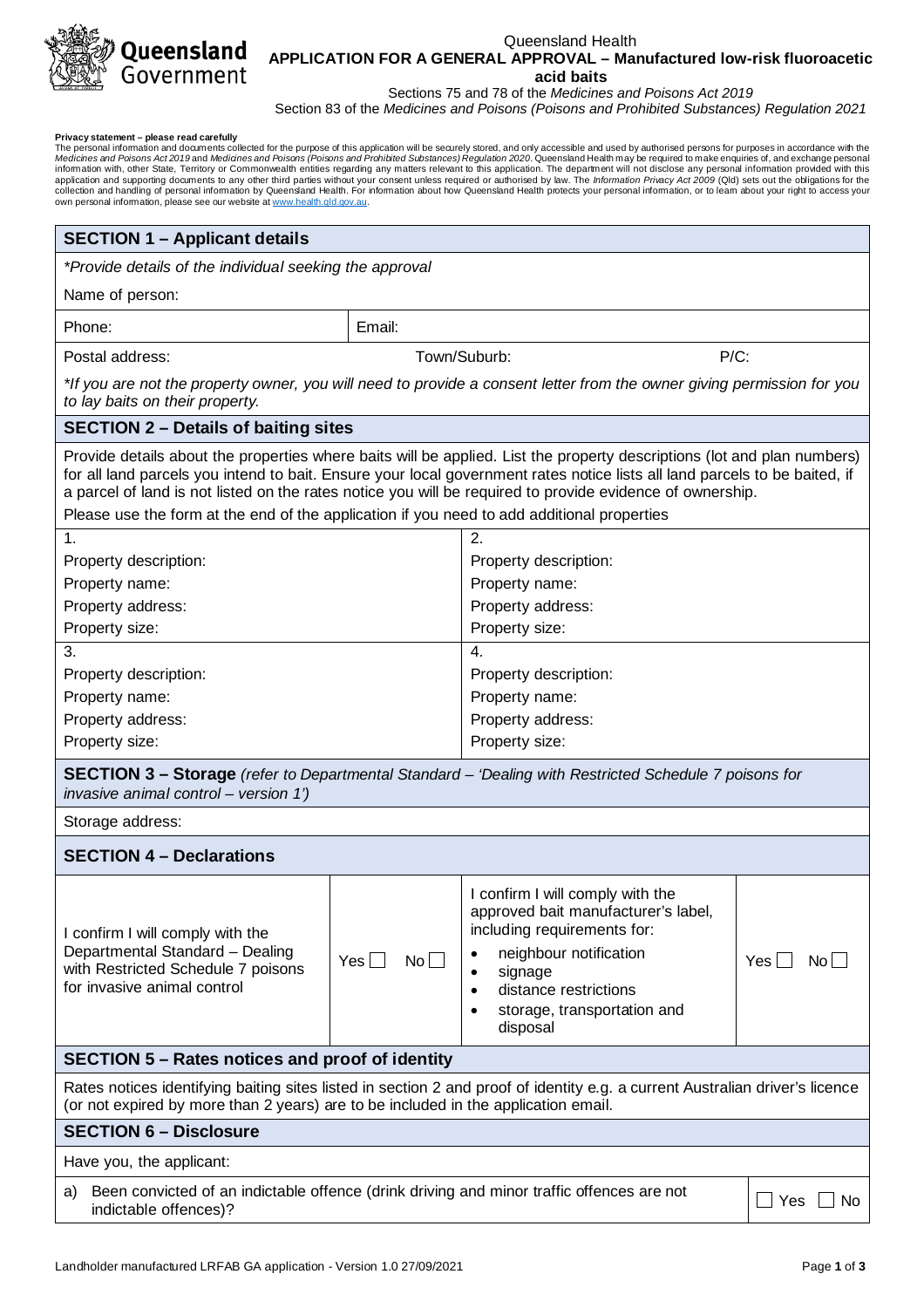

#### Queensland Health **APPLICATION FOR A GENERAL APPROVAL – Manufactured low-risk fluoroacetic acid baits**

Sections 75 and 78 of the *Medicines and Poisons Act 2019*

Section 83 of the *Medicines and Poisons (Poisons and Prohibited Substances) Regulation 2021*

| b)                                                                                       | legislation in another Australian jurisdiction?                                                                                                                                                                                                                                                                                                                                              | Been convicted of an offence against the Medicines and Poisons Act 2019, Health Act 1937<br>(including the Health (Drugs and Poisons) Regulation 1996) (repealed) or equivalent<br>Yes<br>No.                                                                                                           |  |                    |  |  |
|------------------------------------------------------------------------------------------|----------------------------------------------------------------------------------------------------------------------------------------------------------------------------------------------------------------------------------------------------------------------------------------------------------------------------------------------------------------------------------------------|---------------------------------------------------------------------------------------------------------------------------------------------------------------------------------------------------------------------------------------------------------------------------------------------------------|--|--------------------|--|--|
| C)                                                                                       |                                                                                                                                                                                                                                                                                                                                                                                              | Held a licence, approval and/or an endorsement under the Medicines and Poisons Act 2019,<br>Health Act 1937 (including the Health (Drugs and Poisons) Regulation 1996) (repealed) or<br>Yes<br><b>No</b><br>equivalent legislation in another Australian jurisdiction, that was suspended or cancelled? |  |                    |  |  |
| d)                                                                                       | Been refused a licence, approval and/or an endorsement under the Medicines and Poisons<br>Act 2019, Health Act 1937 (including the Health (Drugs and Poisons) Regulation 1996)<br>Yes<br>No.<br>(repealed) or equivalent legislation in another Australian jurisdiction?                                                                                                                     |                                                                                                                                                                                                                                                                                                         |  |                    |  |  |
| Provide further details to questions answered 'yes' as an attachment to your application |                                                                                                                                                                                                                                                                                                                                                                                              |                                                                                                                                                                                                                                                                                                         |  |                    |  |  |
| <b>SECTION 7 – Consent and declaration</b>                                               |                                                                                                                                                                                                                                                                                                                                                                                              |                                                                                                                                                                                                                                                                                                         |  |                    |  |  |
|                                                                                          | I consent to the Chief Executive making enquiries of, and exchanging information with other Queensland<br>authorities, any Australian state or territory, or of the Commonwealth, regarding any matters relevant to this<br>application. If relevant information cannot be obtained from other entities, the Chief Executive will determine<br>the application on the information available. |                                                                                                                                                                                                                                                                                                         |  |                    |  |  |
|                                                                                          | I declare that, to the best of my knowledge, all information provided in this application form, or in an<br>attachment provided, is true and correct.                                                                                                                                                                                                                                        |                                                                                                                                                                                                                                                                                                         |  |                    |  |  |
|                                                                                          | I understand that if anything has been stated in this application form, or in an attachment provided with this<br>application, that is false or misleading, any substance authority granted may be suspended or cancelled.                                                                                                                                                                   |                                                                                                                                                                                                                                                                                                         |  |                    |  |  |
|                                                                                          | Full name of applicant:                                                                                                                                                                                                                                                                                                                                                                      | Position of applicant:                                                                                                                                                                                                                                                                                  |  | Date (DD/MM/YYYY): |  |  |
|                                                                                          |                                                                                                                                                                                                                                                                                                                                                                                              |                                                                                                                                                                                                                                                                                                         |  |                    |  |  |